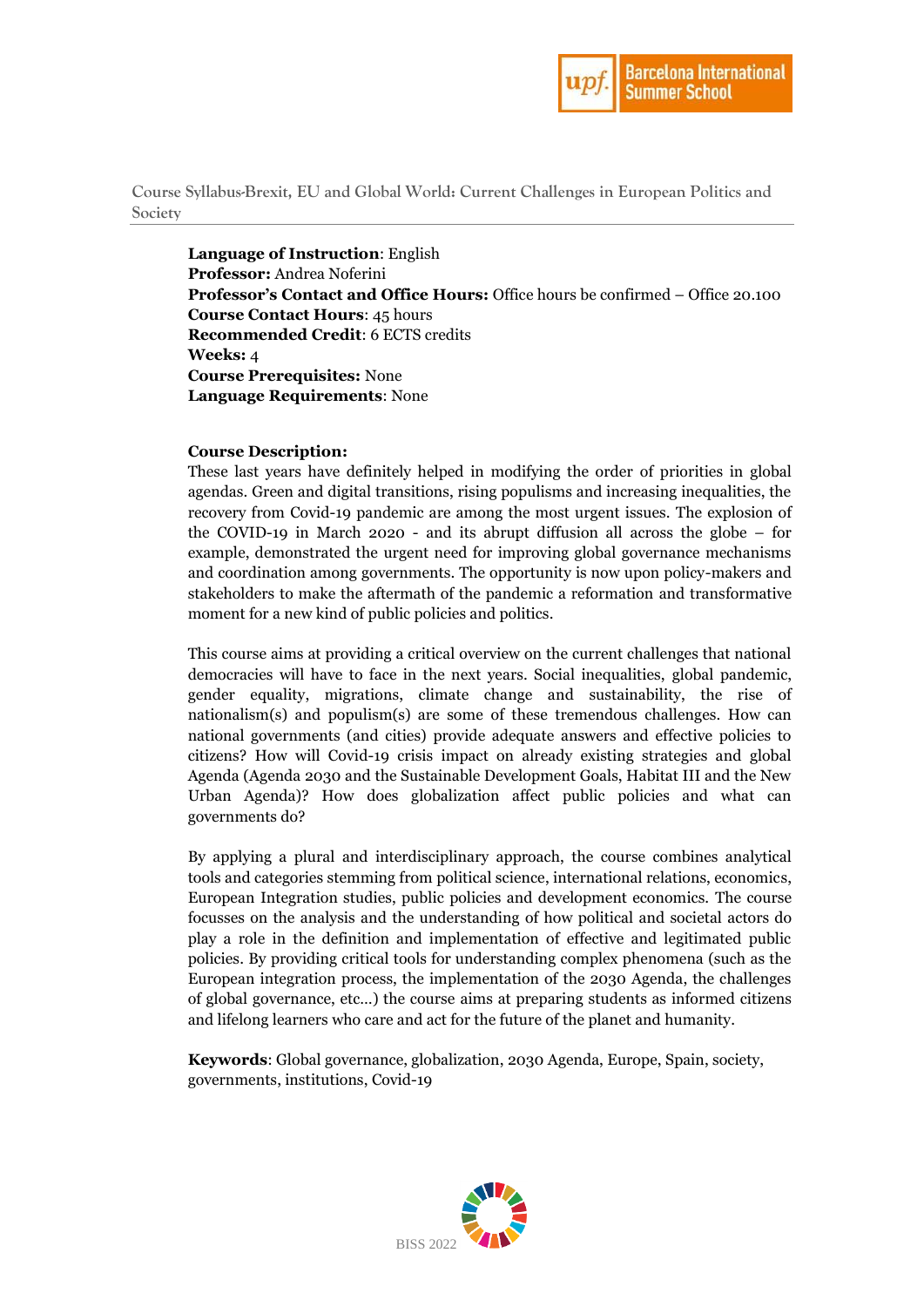### **Learning Objectives:**

At the end of the course, the student:

- $\checkmark$  will have acquired survey knowledge of the main aspects of policy making and politics in Europe and Spain
- $\checkmark$  will have received an introduction to the basic elements of the European Union, the Spanish political system, Spanish public attitude and public policies
- $\checkmark$  will be familiar with the key issues that national states and contemporary society will face in the next years
- $\checkmark$  will have improved their knowledge regarding the multidimensional impact of the COVID-19 crisis on citizens' well-being
- $\checkmark$  will have improved their knowledge regarding the 2030 Agenda and the implementation of the Sustainable Development Goals (SDGs)

### **Course Workload**

The format of the course will be based around weekly formats. Each week will present a coherent set topic with prescribed readings. Lecture format will be integrated with slides, active use of Internet web pages, student presentations, work groups, special activities, seminars, and round tables. Since the relevance of our topics on mass media, video and press releases, all these materials will be widely used

The workload of the course rests on the assigned readings that students are expected to complete prior to coming to class and to contribute to discussion during seminars. That is, during lectures, I will pose questions to encourage students´ participation and developing critical thinking. Students are expected to actively participate along the course with exercise, in-group activities, oral presentations and debates. Finally, they will have to make a home midterm exam and also home final exam.

### **Methods of Instruction:**

By applying innovative, transformative and active learning methodologies (blended learning, flipped classroom, role play and open debates) the course can be considered as student-centered and student-empowering.

The course aims at encompassing a number of different teaching approaches all of which shift the focus from the teacher delivering course content to the student actively engaged with the course content. The main goal consists in allowing students to purposefully interact with course content while in online sessions as well as interact with each other in structured learning activities.

Some examples of active learning formats that will be employed in the course will include:

- Focused writing assignments to check understanding of course content (5- Minute Paper)
- Creating an individual summary about a topic, discussing it with a partner, then sharing the pair's discussion with the whole class (Think-Pair-Share)
- Small group exercises where students apply course content to a real-world situation and work toward a solution (Case-based Learning)
- Virtual platform such as Moodle
- Twitter and other social media that can contributed to keep the students' attention and interest alive also outside the classroom
- Flipped classroom methodologies in which students get the input they would traditionally receive from the lecture or lesson in the form of videos or set texts that they study before class.

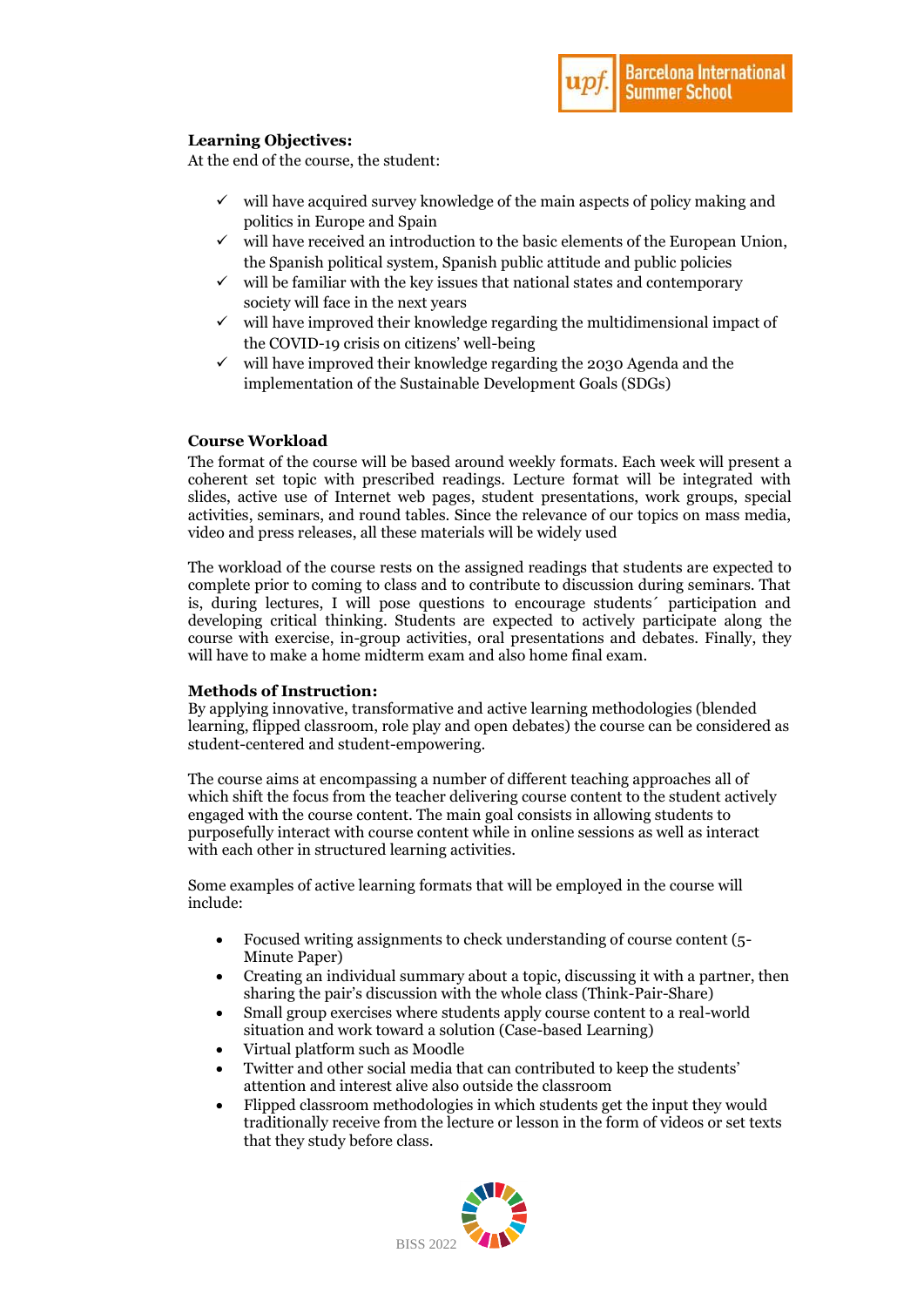

 Self-blend – Students choose to augment their traditional learning with online course work.

In addition –and if the health condition will allow us - we will make some selected field studies during the course aimed at visiting the most relevant international and national organization here in Barcelona such as the Parliament of Catalonia and the representation of the institutions of the European Union in Barcelona.

### **Method of Assessment**

Class Participation: 25 percent Presentations: 25 percent Midterm Exam: 25 percent Final Exam: 25 percent

*Class Participation* (25%): Students involvement throughout the course will be closely monitored by the instructor and includes various aspects. Students will be asked to PARTICIPATE AT THE INDIVIDUAL LEVEL and to participate in group activities or exercises.

*Mid-Term and Final Exams* (25%+25%): The mid-term and final exams are designed to establish and communicate to you the progress you are making towards meeting the course learning objectives. They are comprised of questions and exercises that test your abilities in three important areas of competency: the amount of information you master; the accuracy of the information you present; and the significance you ascribe to the facts and ideas you have integrated across your study in this course. The mid-term examination will be used to allow you to divide your study time into two separate halves. The written mid-term examination will cover the first module of the course whilst the final examination will only cover material presented and discussed in the second half of the course.

*Power Point Presentation* (25%): At the beginning of the course, students will be grouped. According to instructor's guidelines, each group will be responsible for a specific issue related to development cooperation and international aid. A final formal presentation (Power Point Presentation) will be due in class. The evaluation of this exercise will take into account both the structure and relevance of information provided in the PowerPoint presentation as well as the clarity in the oral explanation and apt time management.

*According to the composition and the background of the enrolled students, the method of assessment could be modified.* 

### **Absence Policy**

Attending class is mandatory and will be monitored daily by professors. The impact of absences on the final grade is as follows:

| <b>Absences</b>          | Penalization                                                 |
|--------------------------|--------------------------------------------------------------|
| Up to two $(2)$ absences | No penalization.                                             |
| Three $(3)$ absences     | 1 point subtracted from final grade (on a<br>10 point scale) |
| Four $(4)$ absences      | 2 points subtracted from final grade (on a                   |

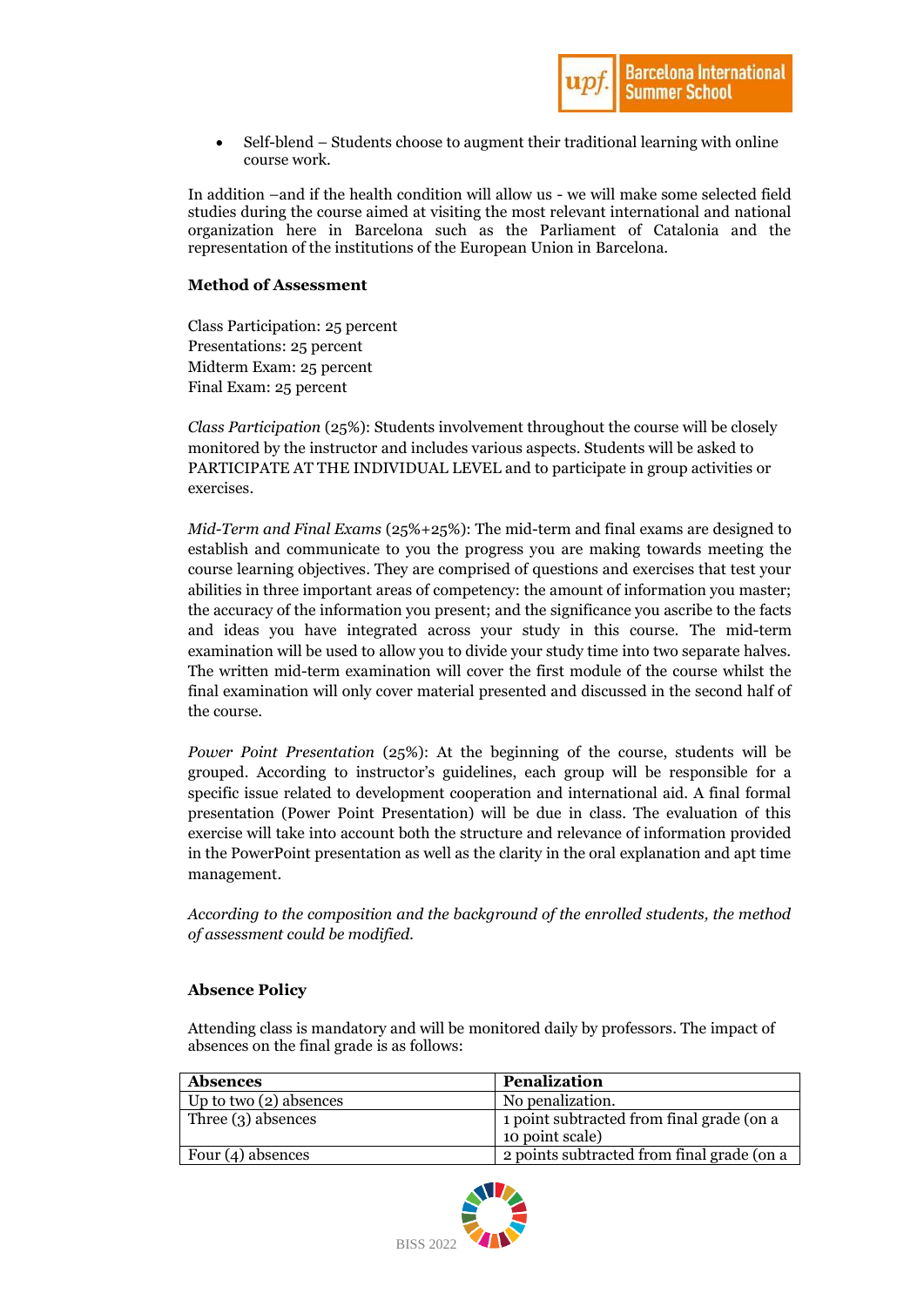

|                             | 10 point scale)                    |
|-----------------------------|------------------------------------|
| Five $(5)$ absences or more | The student receives an INCOMPLETE |
|                             | for the course                     |

The BISS attendance policy does not distinguish between justified or unjustified absences. The student is deemed responsible to manage his/her absences.

Emergency situations (hospitalization, family emergency, etc.) will be analyzed on a case by case basis by the Academic Director of the UPF Summer School.

### **Classroom Norms:**

- · No food or drink is permitted.
- · There will be a ten-minute break during the class.
- · Students must come to class fully prepared.

### **Course Contents:**

*\*according to students' interests and backgrounds we will select some of the bibliographical materials presented here. The workload and mandatory readings will be defined at the beginning of the course together with the class.* 

### **WEEK 1 THE MAIN CHALLENGES FOR CONTEMPORARY SOCIETIES TODAY**

# **Session 1** - **Globalization and its impact on states**

*Monday 4th of July 2022*

- Scholte, A., 2007, Defining Globalization, C L M. E C O N O M Í A, 10 NEW TENDENCIES OF GLOBALIZATION available at <http://www.clmeconomia.jccm.es/pdfclm/scholte.pdf>
- Democracy vs. Epistocracy, Washington Post, september 2016 available here [https://www.washingtonpost.com/news/volokh](https://www.washingtonpost.com/news/volokh-conspiracy/wp/2016/09/03/democracy-vs-epistacracy/?noredirect=on&utm_term=.2f018e6953d4)[conspiracy/wp/2016/09/03/democracy-vs](https://www.washingtonpost.com/news/volokh-conspiracy/wp/2016/09/03/democracy-vs-epistacracy/?noredirect=on&utm_term=.2f018e6953d4)[epistacracy/?noredirect=on&utm\\_term=.2f018e6953d4](https://www.washingtonpost.com/news/volokh-conspiracy/wp/2016/09/03/democracy-vs-epistacracy/?noredirect=on&utm_term=.2f018e6953d4)
- The Real Winners and Losers of Globalization. Globalization has radically changed global income dynamics. So who has won and who has lost?, By Branko Milanovic, October 25, 2012, available here: <https://www.theglobalist.com/the-real-winners-and-losers-of-globalization/>
- Buchanan, Allen, and Robert O. Keohane. "The legitimacy of global governance institutions." Ethics & international affairs 20.4 (2006): 405-437 (only the Introduction)

### **Session 2 –The 2030 Agenda and the 17 Sustainable Development Goals**  *Tuesday 5th of July*

- Getting Governments Organized to Deliver on the Sustainable Development Goals High Level Political Forum United Nations - New York, 18 July 2017 Summary Report and Next Steps available here <https://www.oecd.org/gov/SDGs-Summary-Report-WEB.pdf>
- Specific materials will be taken from here: <https://sustainabledevelopment.un.org/sdgs>

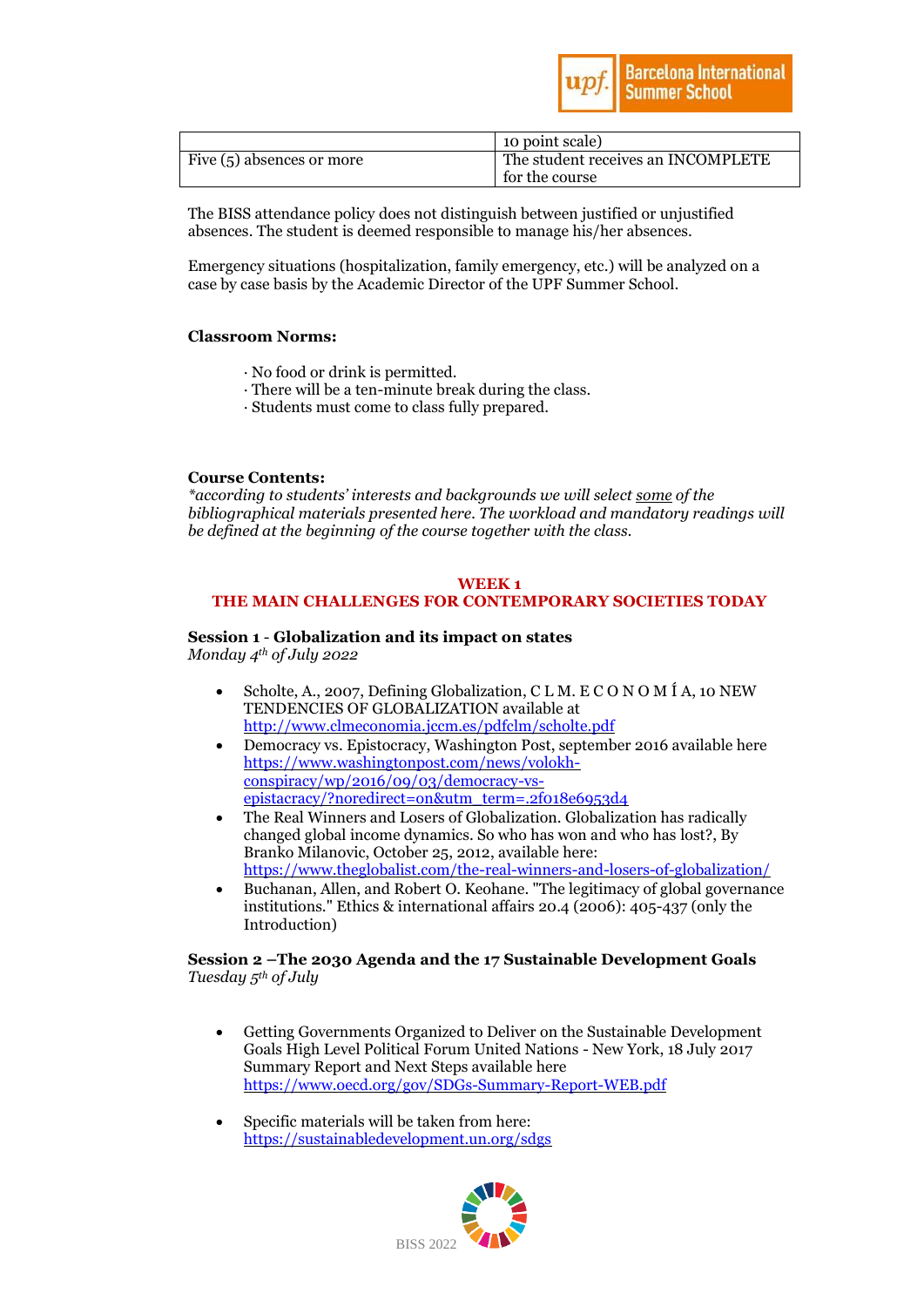

### **Session 3** – **Understanding the new scenario in the aftermath of COVID-19 crisis**

*Wednesday 7th of July* 

- EuropeNow News, A Special Series on COVID-19, by the Council for European Studies (CES) at Columbia University, available here <https://www.europenowjournal.org/about/>
- The economic impact of COVID 19. Calculating an Exit Strategy, May 2020, Project Syndicate available here [https://www.project](https://www.project-syndicate.org/videos/calculating-an-exit-strategy)[syndicate.org/videos/calculating-an-exit-strategy](https://www.project-syndicate.org/videos/calculating-an-exit-strategy)
- COVID-19 and the End of Individualism by DIANE COYLE available here [https://www.project-syndicate.org/commentary/covid19-economic](https://www.project-syndicate.org/commentary/covid19-economic-interdependence-waning-individualism-by-diane-coyle-2020-05)[interdependence-waning-individualism-by-diane-coyle-2020-05](https://www.project-syndicate.org/commentary/covid19-economic-interdependence-waning-individualism-by-diane-coyle-2020-05)
- The Coronavirus Is Killing Globalization as We Know It BY PHILIPPE LEGRAIN available here available here [https://foreignpolicy.com/2020/03/12/coronavirus-killing-globalization](https://foreignpolicy.com/2020/03/12/coronavirus-killing-globalization-nationalism-protectionism-trump/)[nationalism-protectionism-trump/](https://foreignpolicy.com/2020/03/12/coronavirus-killing-globalization-nationalism-protectionism-trump/)
- Council on Foreign Relations, April 2020, Comparing Six Health-Care Systems in a Pandemic available her[e https://www.cfr.org/backgrounder/comparing](https://www.cfr.org/backgrounder/comparing-six-health-care-systems-pandemic)[six-health-care-systems-pandemic](https://www.cfr.org/backgrounder/comparing-six-health-care-systems-pandemic)
- World Health Organization, April 2020, Strengthening the Health Systems Response to COVID-19 available here [http://www.euro.who.int/\\_\\_data/assets/pdf\\_file/0007/436354/strengthening](http://www.euro.who.int/__data/assets/pdf_file/0007/436354/strengthening-health-systems-response-COVID-19-technical-guidance-1.pdf) [-health-systems-response-COVID-19-technical-guidance-1.pdf](http://www.euro.who.int/__data/assets/pdf_file/0007/436354/strengthening-health-systems-response-COVID-19-technical-guidance-1.pdf)

### **Session 4 – Inequality for All (movie session)**

*Thursday 8th of July*

- Rodrik, D. 2011, The Globalization Paradox: Democracy and the Future of the World Economy, (only the Introduction and Chapter 1), NY: W. W. Nortons
- UC Berkeley professor and noted economic policy expert Robert Reich, helps us understand how the extreme inequality we are now facing has roots in economic and policy changes that began over 30 years ago. (see the trailer:<https://www.youtube.com/watch?v=YCbAyk8aRxI>)
- **WEBINAR** at IBEI A Dialogue on COVID-19 and Inequality available here [https://www.ibei.org/es/a-dialogue-on-covid-19-and-inequality\\_183869](https://www.ibei.org/es/a-dialogue-on-covid-19-and-inequality_183869)

### **WEEK 2 POLITICS, POLICIES AND SOCIETIES IN EUROPE. UNDERSTANDING THE EUROPEAN UNION**

*Monday 11 th of July - NO CLASS*

# **Session 5** – **The process of European integration. From six to 28…and now 27!**

*Tuesday 12th of July* 

- Hix, S. and B. Hoyland (2011) ´Foreign Policies', in The Political System of the EU, pp. 264- 292.
- Barnes, I. and Barnes, P., 2007, Enlargement, in M. Cini, European Union Politics, Oxford, Uni Press.

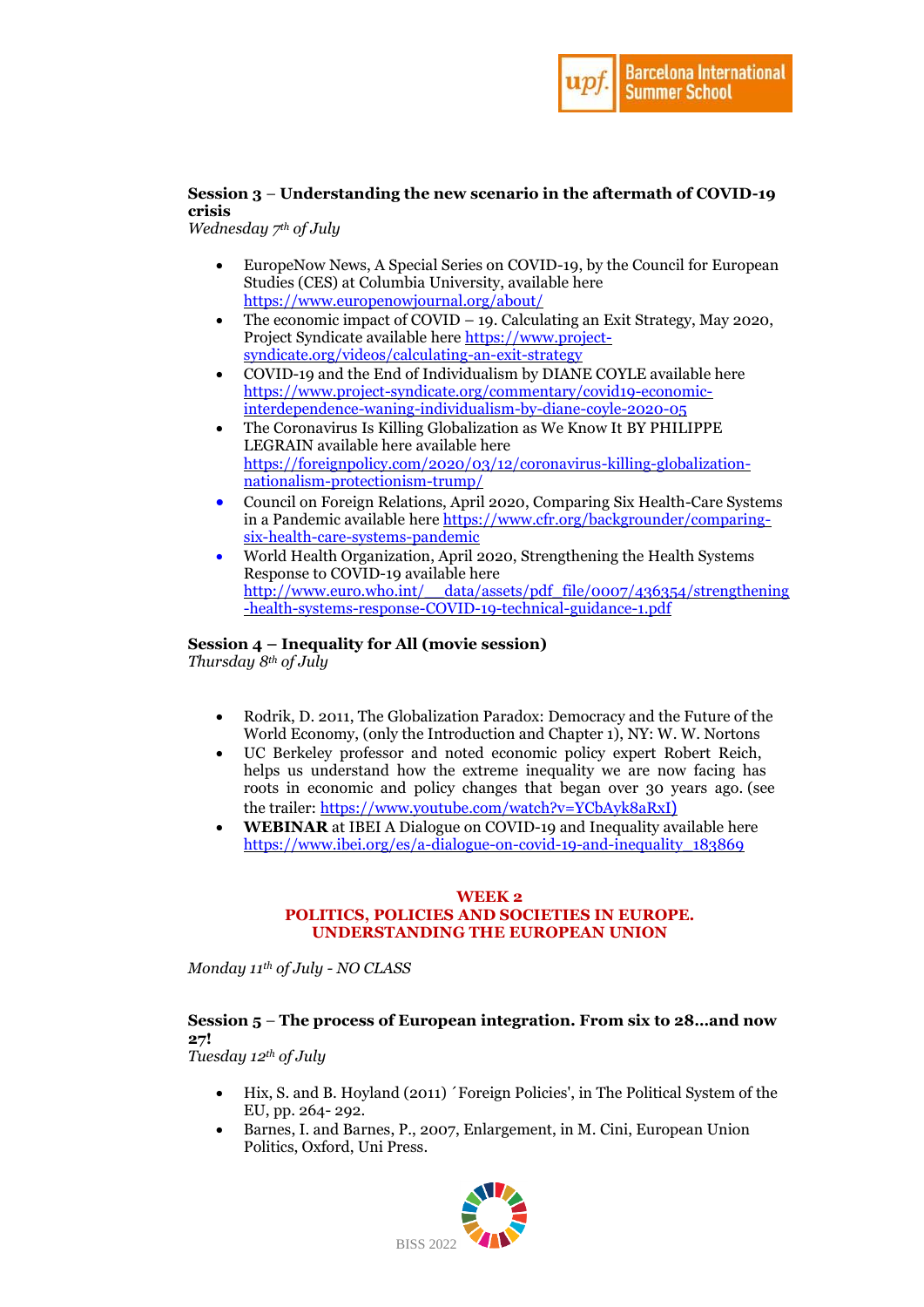

 Ulrich Sedelmeier (2011) "Europeanization in new member and candidate states" Living Reviews in European Governance 6, 1. (ONLY pg- 1-16)

### **Session 6 – BREXIT explained: Democracy, Nationalism(s) and Populism(s)**

*Wednesday 13th of July* 

- Gidron, Noam, and Bart Bonikowski. "Varieties of populism: Literature review and research agenda." (2013).
- Brubaker, Rogers. "Why populism?" Theory and Society 46.5 (2017): 357-385.
- Foreign Affairs, 2019, Why Nationalism Works And Why It Isn't Going Away, available her[e https://www.foreignaffairs.com/articles/world/2019-02-](https://www.foreignaffairs.com/articles/world/2019-02-12/why-nationalism-works) [12/why-nationalism-works](https://www.foreignaffairs.com/articles/world/2019-02-12/why-nationalism-works)
- Dictatorships Are Making the Coronavirus Outbreak Worse [https://www.wired.com/story/opinion-dictatorships-are-making-the](https://www.wired.com/story/opinion-dictatorships-are-making-the-coronavirus-outbreak-worse/)[coronavirus-outbreak-worse/](https://www.wired.com/story/opinion-dictatorships-are-making-the-coronavirus-outbreak-worse/)
- ALL YOU NEED TO KNOW ABOUT BREXIT [https://www.bbc.com/news/uk](https://www.bbc.com/news/uk-politics-32810887)[politics-32810887](https://www.bbc.com/news/uk-politics-32810887)

### **Session 7 – The new Urban Agenda and cities' action in front of economic, social and health challenges**

*Thursday 14th of July*

- OECD, 2019, A Territorial Approach to the Sustainable Development Goals available her[e https://www.oecd-ilibrary.org/urban-rural-and-regional](https://www.oecd-ilibrary.org/urban-rural-and-regional-development/a-territorial-approach-to-the-sustainable-development-goals_b453ded2-en)[development/a-territorial-approach-to-the-sustainable-development](https://www.oecd-ilibrary.org/urban-rural-and-regional-development/a-territorial-approach-to-the-sustainable-development-goals_b453ded2-en)[goals\\_b453ded2-en](https://www.oecd-ilibrary.org/urban-rural-and-regional-development/a-territorial-approach-to-the-sustainable-development-goals_b453ded2-en)
- Caprotti, F., Cowley, R., Datta, A., Broto, V. C., Gao, E., Georgeson, L., ... & Joss, S. (2017). The New Urban Agenda: key opportunities and challenges for policy and practice. Urban research & practice, 10(3), 367-378.
- The New Urban Agenda, HABITAT III, United Nations available here <http://habitat3.org/the-new-urban-agenda/>
- Rescue, recover, reform, A framework for new local economic practice in the era of Covid-19, available here [https://cles.org.uk/wp](https://cles.org.uk/wp-content/uploads/2020/04/Rescue-recover-reform-FINAL.pdf)[content/uploads/2020/04/Rescue-recover-reform-FINAL.pdf](https://cles.org.uk/wp-content/uploads/2020/04/Rescue-recover-reform-FINAL.pdf)

### **MID TERM EXAM**

### **WEEK 3 POLITICS, POLICIES AND SOCIETIES IN EUROPE. SPAIN AND THE REST OF MEMBER STATES**

*Monday 18th of July* 

**Session 8** – **Basics Facts of the Spanish Political System and Spanish Society (1)**

- Gunther, Richard, José Ramón Montero and Joan Botella, Democracy in Modern Spain. New Haven: Yale University Press, 2004, pp. 237-279.
- The Europeanisation of Spain (1986-2006) Sonia Piedrafita, Federico Steinberg, José I. Torreblanca 5/11/2007 Working Paper 39/2007 available

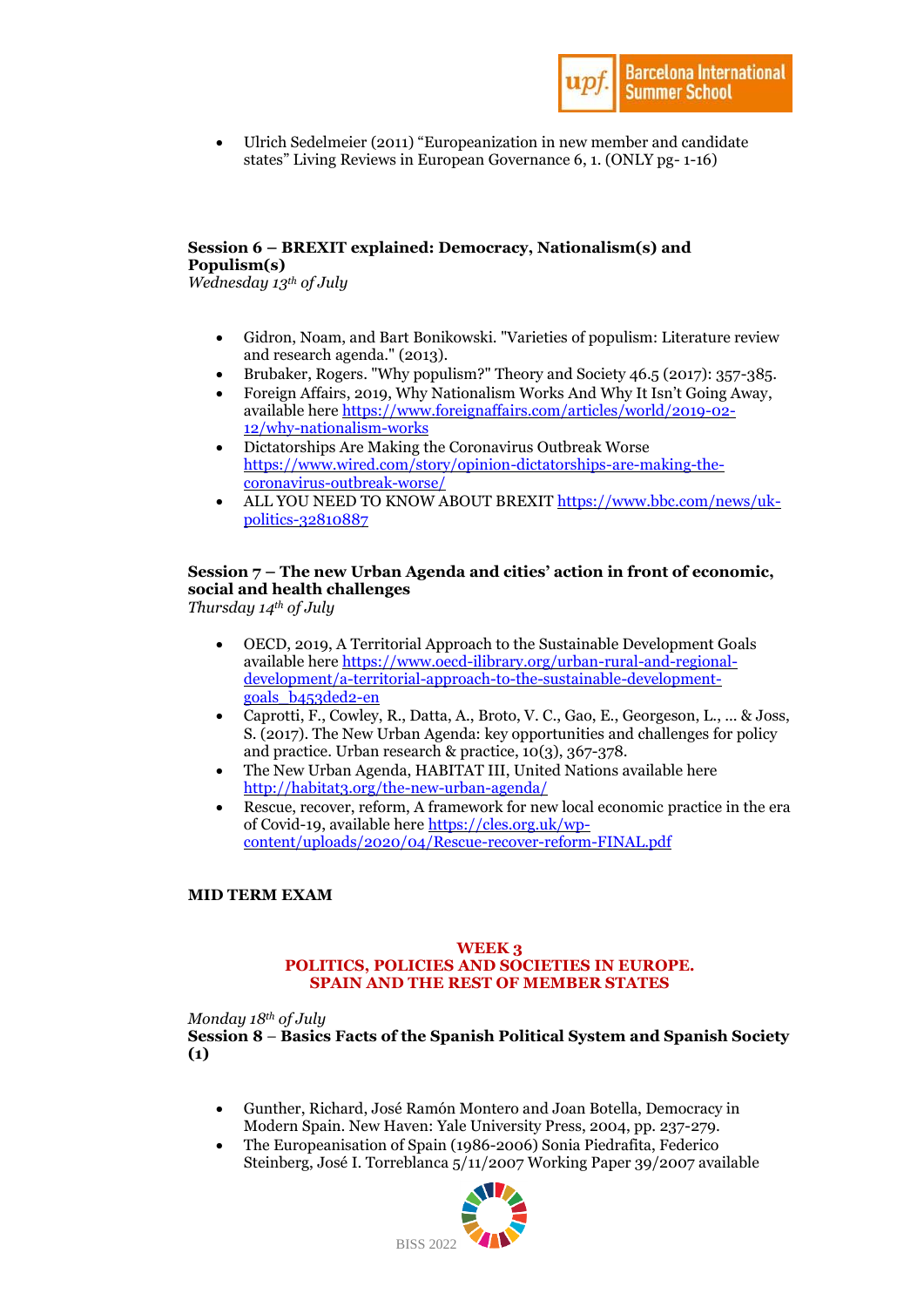

here

[http://www.realinstitutoelcano.org/wps/portal/rielcano\\_en/contenido?WCM\\_](http://www.realinstitutoelcano.org/wps/portal/rielcano_en/contenido?WCM_GLOBAL_CONTEXT=/elcano/elcano_in/zonas_in/dt+39-2007) [GLOBAL\\_CONTEXT=/elcano/elcano\\_in/zonas\\_in/dt+39-2007](http://www.realinstitutoelcano.org/wps/portal/rielcano_en/contenido?WCM_GLOBAL_CONTEXT=/elcano/elcano_in/zonas_in/dt+39-2007)

- LAND AND FREEDOM by Ken Loach (1994) (**MOVIE SESSION**)
- Spain. What Everyone Needs to Know (Oxford University Press, 2013), by William Chislett
- The Spanish Civil War: A Very Short Introduction by Helen Graham (2005) (only Chapter 1 - The origins of Spain's civil war - PG. 23-36)

### **Session 9– Party Politics Nowadays: the end of the two-party system and the emergence of new political actors (from social movements to Unidas Podemos)**

*Tuesday 19th of July*

- Antoni Segura i Mas, The End of the Two-Party System in Spain?, IeMed YearBook 2016, University of Barcelona available here [http://www.iemed.org/observatori/arees-danalisi/arxius](http://www.iemed.org/observatori/arees-danalisi/arxius-adjunts/anuari/med.2016/IEMed_MedYearBook2016_Spains%20Party%20System%20Crisis_Antoni_Segura.pdf)[adjunts/anuari/med.2016/IEMed\\_MedYearBook2016\\_Spains%20Party%20Sy](http://www.iemed.org/observatori/arees-danalisi/arxius-adjunts/anuari/med.2016/IEMed_MedYearBook2016_Spains%20Party%20System%20Crisis_Antoni_Segura.pdf) [stem%20Crisis\\_Antoni\\_Segura.pdf](http://www.iemed.org/observatori/arees-danalisi/arxius-adjunts/anuari/med.2016/IEMed_MedYearBook2016_Spains%20Party%20System%20Crisis_Antoni_Segura.pdf)
- Lijphart, Arend, Patterns of Democracy. Government Forms and Performance in Thirty-Six Countries. New Haven: Yale University Press, 1999, pp. 1- 9, available her[e https://e](https://e-edu.nbu.bg/pluginfile.php/830138/mod_resource/content/1/Lijphart%2C%20A.%20Patterns%20of%20Democracy%20-%20Government%20Forms%20and%20Performance%20in%20Thirty-Six%20Countries%20%282012%29.pdf)[edu.nbu.bg/pluginfile.php/830138/mod\\_resource/content/1/Lijphart%2C%20](https://e-edu.nbu.bg/pluginfile.php/830138/mod_resource/content/1/Lijphart%2C%20A.%20Patterns%20of%20Democracy%20-%20Government%20Forms%20and%20Performance%20in%20Thirty-Six%20Countries%20%282012%29.pdf) [A.%20Patterns%20of%20Democracy%20-](https://e-edu.nbu.bg/pluginfile.php/830138/mod_resource/content/1/Lijphart%2C%20A.%20Patterns%20of%20Democracy%20-%20Government%20Forms%20and%20Performance%20in%20Thirty-Six%20Countries%20%282012%29.pdf) [%20Government%20Forms%20and%20Performance%20in%20Thirty-](https://e-edu.nbu.bg/pluginfile.php/830138/mod_resource/content/1/Lijphart%2C%20A.%20Patterns%20of%20Democracy%20-%20Government%20Forms%20and%20Performance%20in%20Thirty-Six%20Countries%20%282012%29.pdf)[Six%20Countries%20%282012%29.pdf](https://e-edu.nbu.bg/pluginfile.php/830138/mod_resource/content/1/Lijphart%2C%20A.%20Patterns%20of%20Democracy%20-%20Government%20Forms%20and%20Performance%20in%20Thirty-Six%20Countries%20%282012%29.pdf)
- How Much Does A (European) Head Of State Cost?, Scottish Journal of Arts, Social Sciences and Scientific Studies - ISSN 2047-1278 http://scottishjournal.co.uk available here [https://remco.es/wp](https://remco.es/wp-content/uploads/2016/03/SJASS_Vol.13_No.2-123-144.pdf)[content/uploads/2016/03/SJASS\\_Vol.13\\_No.2-123-144.pdf](https://remco.es/wp-content/uploads/2016/03/SJASS_Vol.13_No.2-123-144.pdf)
- Colomer, J.M., 1998. ´The Spanish State of Autonomies: non-institutional federalism', West European Politics, 1998 21(4): 40-52.

### **Session 10 - Spain, Catalonia and Barcelona today. Multilevel governance and the territorial impact of public policies: co-production, participation and digitalization (smart cities)**

*Wednesday 20th of July* 

- Assar, S., Boughzala, I., & Boydens, I. (Eds.). (2010). Practical studies in e-Government: Best practices from around the world. Springer Science & Business Media.
- Blanco, I. (2009). Does a 'Barcelona model'really exist? Periods, territories and actors in the process of urban transformation. Local Government Studies, 35(3), 355-369.
- The 2030 AGENDA: transform Catalonia, improve the World available here [http://cads.gencat.cat/web/.content/Documents/Agenda\\_2030/The-2030-](http://cads.gencat.cat/web/.content/Documents/Agenda_2030/The-2030-Agenda_transform-Catalonia-improve-the-World.pdf) [Agenda\\_transform-Catalonia-improve-the-World.pdf](http://cads.gencat.cat/web/.content/Documents/Agenda_2030/The-2030-Agenda_transform-Catalonia-improve-the-World.pdf)
- the New Urban Agenda in Barcelona y Catalonia available here <http://agendaurbanacatalunya.cat/wuf10/>

# **Session 11 - Field trip to the Parliament of Catalonia (depending on the COVID 19 restrictions)**

*Thursday 21st of July*

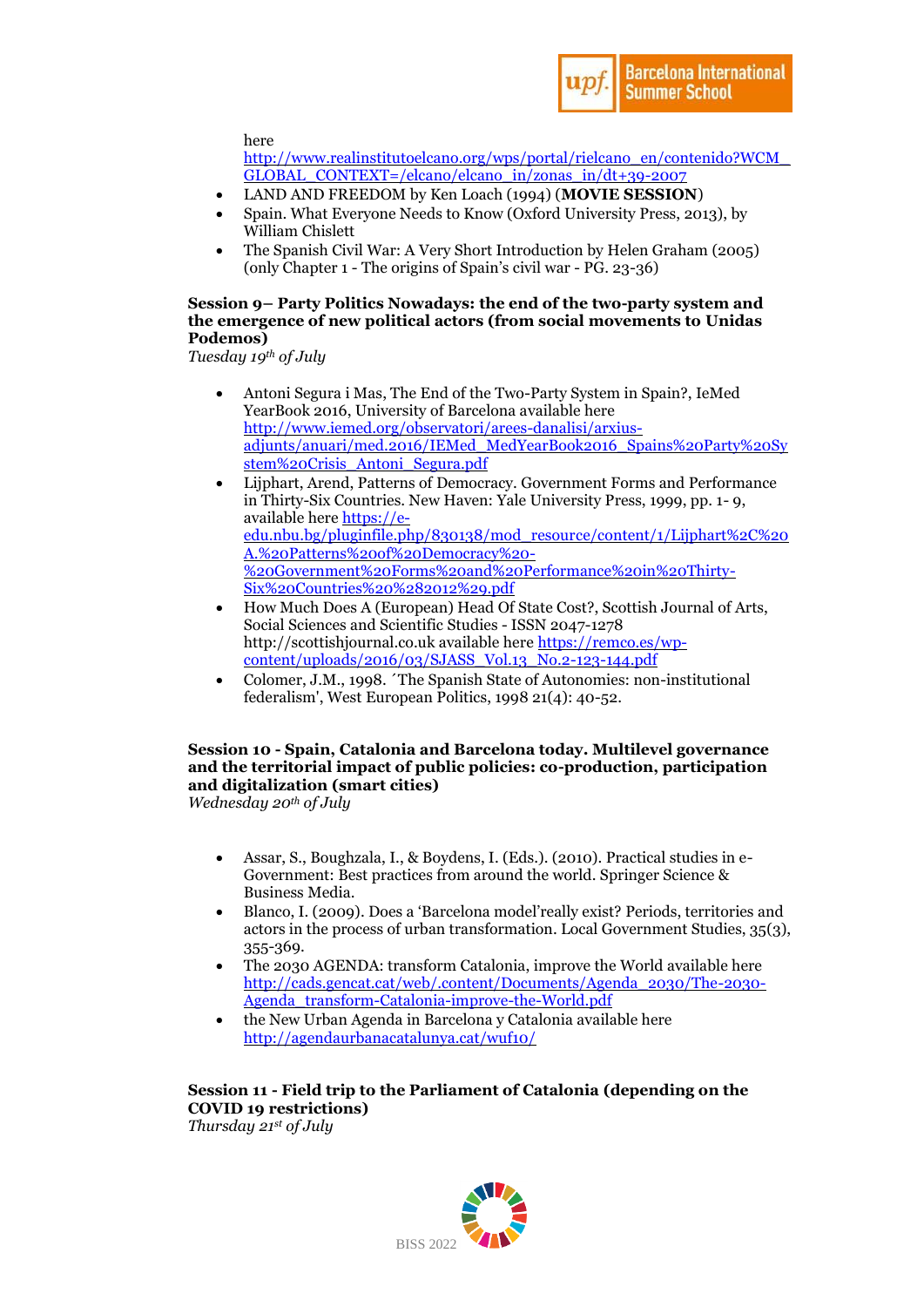

- https://www.parlament.cat/document/cataleg/48179.pdf
- https://www.parlament.cat/document/intrade/212972

### **WEEK 4**

#### **NATIONAL POLICIES FOR GLOBAL CHALLENGES: HUMAN DEVELOPMENT, THE RISE OF POULISMS AND NATIONALISMS**

## **Session 12 - Spanish regional autonomy and the Catalan question. Will really Catalonia secede from Spain?**

*Monday 25th of July*

- London School of Economics, 2017, Four graphs about Catalonia and citizens' attitudes towards the EU, available here [http://blogs.lse.ac.uk/eurocrisispress/2017/11/17/four-graphs-about-catalonia](http://blogs.lse.ac.uk/eurocrisispress/2017/11/17/four-graphs-about-catalonia-and-citizens-attitudes-towards-the-eu/)[and-citizens-attitudes-towards-the-eu/](http://blogs.lse.ac.uk/eurocrisispress/2017/11/17/four-graphs-about-catalonia-and-citizens-attitudes-towards-the-eu/)
- A Parliament for everyone A practical guide to the Parliament of Catalonia, available here https://www.parlament.cat/document/intrade/212972
- BBC, 2018, Catalonia's bid for independence from Spain explained available here<https://www.bbc.com/news/world-europe-29478415>

### **Session 13 – Gender inequality in the context of the Sustainable Development Goals. SDG n. 5 Gender equality and women's empowerment** *Tuesday 26th of July*

- Kabeer, Naila. "Gender Equality and Women's Empowerment: A Critical Analysis of the Third Millennium Development Goal." Gender and Development, vol. 13, no. 1, 2005, pp. 13–24. JSTOR, [www.jstor.org/stable/20053132. Accessed 26 Feb. 2021](http://www.jstor.org/stable/20053132.%20Accessed%2026%20Feb.%202021)
- [https://www.unwomen.org/en/news/in-focus/women-and-the-sdgs/sdg-5](https://www.unwomen.org/en/news/in-focus/women-and-the-sdgs/sdg-5-gender-equality) [gender-equality](https://www.unwomen.org/en/news/in-focus/women-and-the-sdgs/sdg-5-gender-equality)
- Gender Equality and Women's Empowerment MDG-F Thematic Study: Key Findings and Achievements, available here http://www.unesco.org/culture/pdf/gender/Gender Thematic Study 5[pager\\_Final\\_Link.pdf](http://www.unesco.org/culture/pdf/gender/Gender_Thematic_Study_5-pager_Final_Link.pdf)

### **ORAL PRESENTATIONS – Session 14, 15**

*Wednesday 27 th of July Thursday 28th of July*

### **FINAL EXAM**

**Required Readings**: The professor will assemble a course pack/or indicate mandatory textbooks. The majorities pf readings will be however available through the Moodle class (only those available in open access)

### **Recommended bibliography:**

Students are encouraged to consult the following sources on their own.

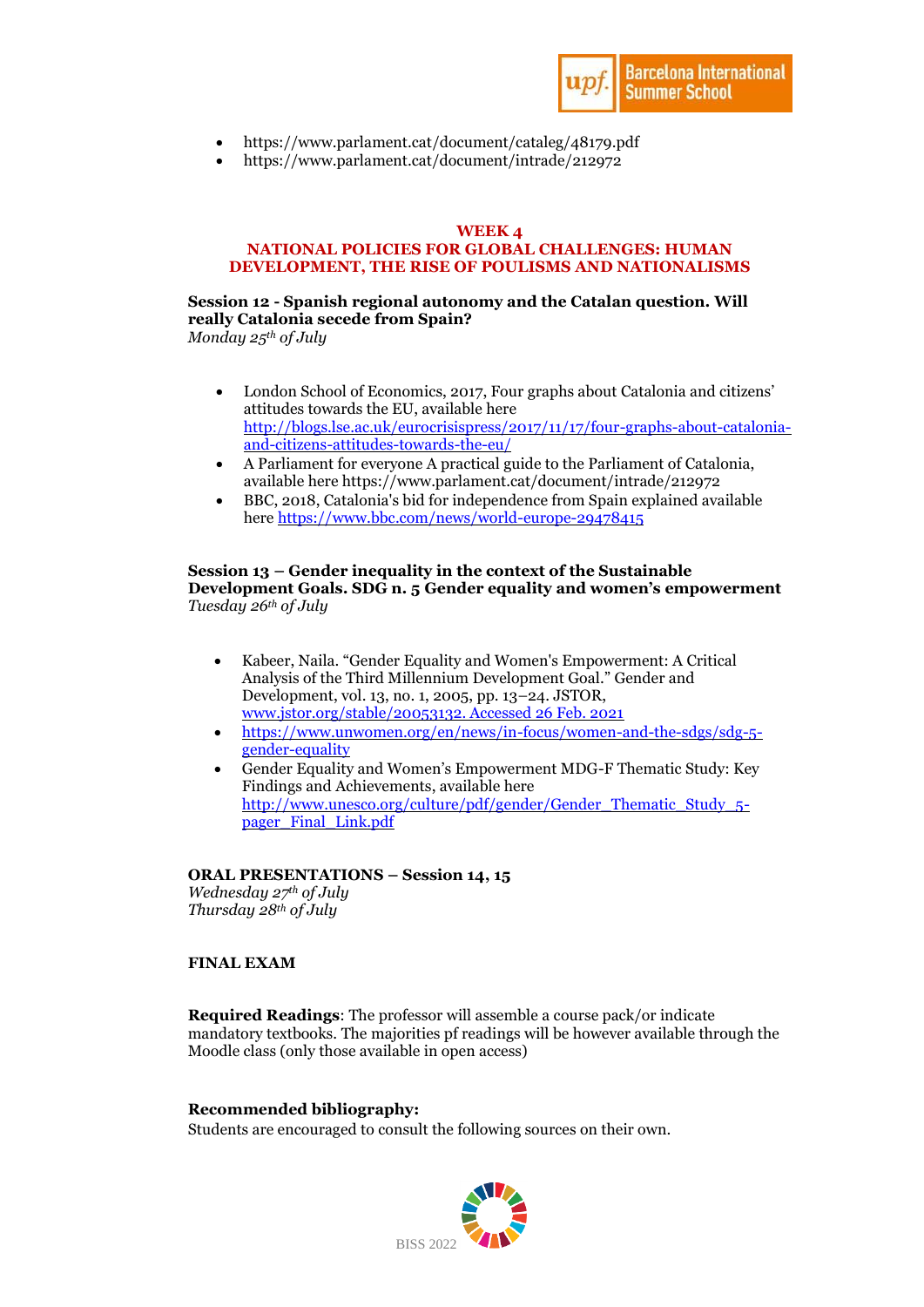

Rodrik, D. 2011, The Globalization Paradox: Democracy and the Future of theWorld Economy, (only the Introduction and Chapter 1), NY: W. W. Nortons

Stiglitz, J. 2012, The price of inequality, Taurus, Madrid (only the Introduction)

Stiglitz, J. 2006, Making Globalization Work, Taurus, (Chapter 1: Another World is Possible)

Krugman, P. 2004 Internationalism modern criticizes Barcelona, Pocket Library (Chapter 1: Competitiveness: a dangerous obsession, Chapter 7: What students should learn about international trade)

European Commission, 2011, Trade, Growth and World Affairs: Trade Policy as a Core Component of the EU's 2020 Strategy, DG Trade, Brussels

Rodrik, D., 2010, Diagnostic before Prescription, in Journal of Economic Perspective, Volume 24, N. 3, pg.33-44 Development, Working Paper 177, September.

Jeffrey Sachs, 2005, The End of Poverty: Economic Possibilities for Our Time, New York: The Penguin Press (Introduction)

Paul Collier, 2007, The Bottom Billion: Why the Poorest Countries are Failing and What Can Be Done About It, Oxford University Press, (Introduction)

William Easterly, 2006, The White Man's Burden: Why the West's Efforts to Aid the Rest Have Done So Much Ill and So Little Good, New York: The Penguin Press (Introduction)

Esther Barbé, 2010, (Ed.) The European Union beyond its borders Towards the Transformation of the Mediterranean and Eastern Europe?, Madrid: Tecnos, pp. 109-131.

Enlargement in the evolution of the EU - Speech by EU Commissioner Rehn (20 January 2006: London) available at http://www.euun.europa.eu/articles/fr/article\_5597\_fr.htm

Krugman, Paul – International Economics: Theory and Policy, Addison-Wesley, 2009

Keohane and Nye (2000), What´s New? What´s Not? Foreign Policy Vol. 118 (1).

Rodrik, D., 2010, Diagnostic before Prescription, in Journal of Economic 10 Perspective, Volume 24, N. 3, pg.33-44 Development, Working Paper 177, September.

Hausmann, Ricardo, Dani Rodrik, and Andres Velasco. 2008. "Growth Diagnostics." Chap. 15 in The Washington Consensus Reconsidered: Towards a New Global Governance, ed. J. Stiglitz and N. Serra. New York: Oxford University Press.

Chislett, William, 2016, A New Course for Spain: Beyond the Crisis, Real Instituto Elcano:

[http://www.realinstitutoelcano.org/wps/wcm/connect/4042b2804bb4115fa0a5ba](http://www.realinstitutoelcano.org/wps/wcm/connect/4042b2804bb4115fa0a5ba6e9c1af357/Chislett-New-course-for-Spain-beyond-crisis.pdf?MOD=AJPERES&CACHEID=4042b2804bb4115fa0a5ba6e9c1af357) [6e9c1af357/Chislett-New-course-for-Spain-beyond](http://www.realinstitutoelcano.org/wps/wcm/connect/4042b2804bb4115fa0a5ba6e9c1af357/Chislett-New-course-for-Spain-beyond-crisis.pdf?MOD=AJPERES&CACHEID=4042b2804bb4115fa0a5ba6e9c1af357)[crisis.pdf?MOD=AJPERES&CACHEID=4042b2804bb4115fa0a5ba6e9c1af357](http://www.realinstitutoelcano.org/wps/wcm/connect/4042b2804bb4115fa0a5ba6e9c1af357/Chislett-New-course-for-Spain-beyond-crisis.pdf?MOD=AJPERES&CACHEID=4042b2804bb4115fa0a5ba6e9c1af357)

PRESTON, Paul, 1987, The Triumph of Democracy in Spain, pp. 1-52.

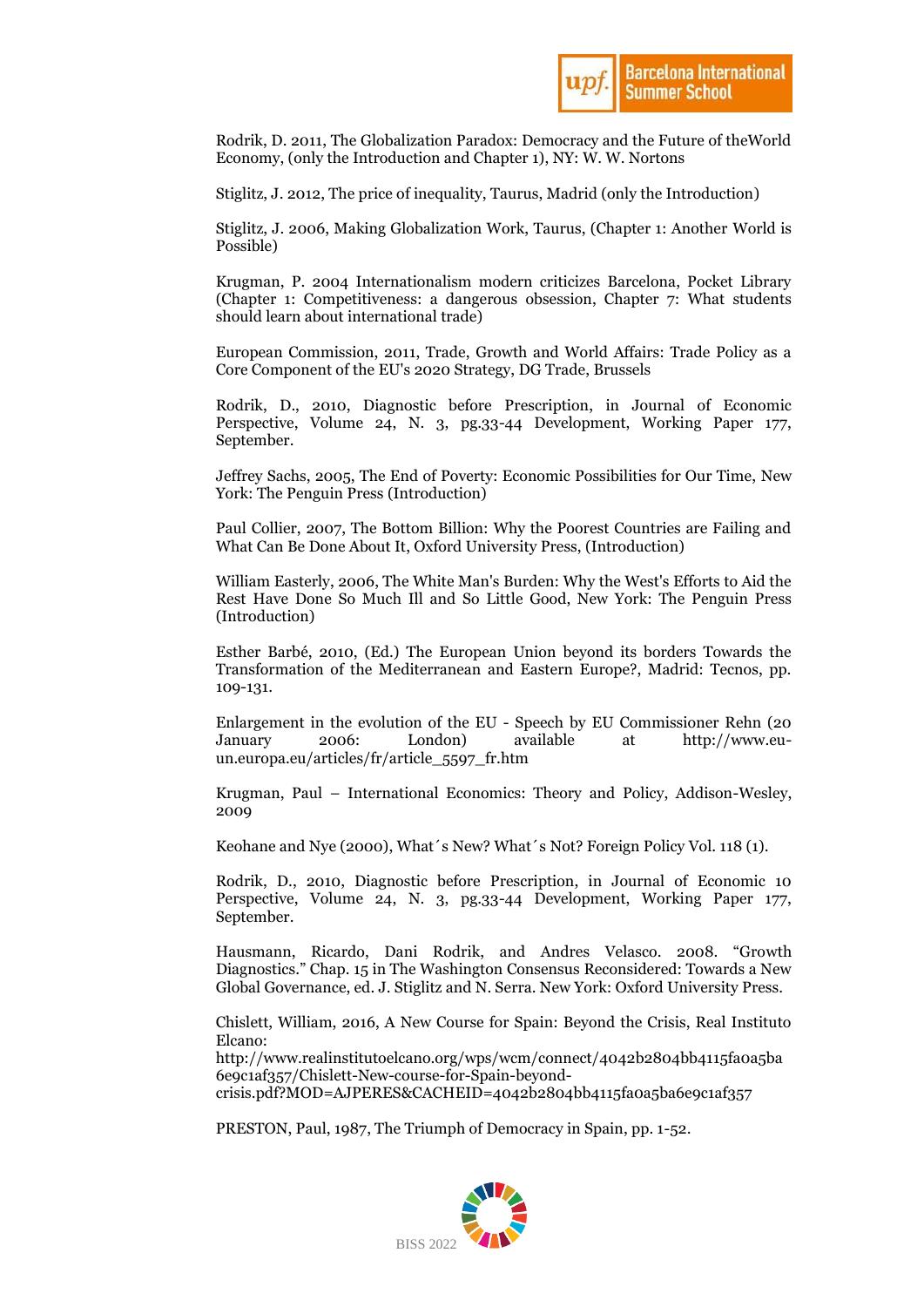

NORTH, D., 1990, ´An Introduction to Institutions and Institutional Change`, in Institutions and Institutional Change and Economic Performance, pp. 3-10.

PRZEWORSKI, A., Michael ALVAREZ, José Antonio CHEIBUB and Fernando LIMONGI, 1996, "What Makes Democracies Endure?" Journal of Democracy, 7 (1): 39-55.

Bache, I and R. Jones, 2000, ´Has EU Regional Policy Empowered the Regions? A Study of Spain and the UK. Regional and Federal Studies 10 (3): 1-20.

PRESTON, Paul., 1987, The Triumph of Democracy in Spain, pp. 53-121.

MARAVALL, José María and Julián SANTAMARIA, 1986, "Political Change in Spain and the Prospects for Democracy." In: O´Donnell, Schmitter and Whitehead, Transitions form Authoritarian Rule, pp. 71-108.

LINZ, J., 1996, ´The Virtues of Parliamentarism` in The Global Resurgence of Democracy, pp. 154-161.

HEYWOOD, P., 1995, ´Central Government, Monarchy, Core Executive and Parliament`, en The Government and Politics of Spain, Macmillan Press, pp. 83- 102.

LIJPHART, A., 1999, Patterns of democracy: government forms and performance in thirty-six countries, Yale University Press, pp. 185-199.

GALLAGHER, M., M. LAVER and P. MAIR. 2006, ´Party politics and party systems in Europe`, in Representative Government in Modern Europe, pp. 187-227.

MÚJICA, A.; SÁNCHEZ-CUENCA, I. 2006, "Consensus and Parliamentary Opposition: The Case of Spain". Government and Opposition 41 (1): 86-108.

GUNTHER, R., J.R. MONTERO, and J.I. WERT, 2000, ´The Media and Politics in Spain: From Dictatorship to Democracy`, in R. Gunther y A. Mughan (eds.), Democracy and the Media: A Comparative Perspective. Cambridge University Press, pp. 28-84.

LIJPHART, A. 1990, The Political consequences of electoral laws, American Political Science Review 84 (2): 481-496.

MONTERO, JR., and Mariano TORCAL, 1990, "Voters and Citizens in a New Democracy. Some Trend Data on Political Attitudes in Spain," International Journal of Public Opinion Research, 2 (2): 116-40.

COLOMER, JM., 2001, Political Institutions. Democracy and Social Choice. Oxford: Oxford University Press, chapter 1, pp. 1-17.

### Useful Links

- European Commission, www.ec.europa.eu
- World Bank, www.worldbank.org
- European Parliament/Committee on Regional Development (REGI) http://www.europarl.europa.eu/meetdocs/2004\_2009/organes/regi/regi\_mee tin glist.htm
- Committee of the Regions, http://www.cor.europa.eu
- European Economic and Social Committee (ECO Section), http://www.eesc.europa.eu/sections/eco/index\_en.asp Dani Rodrik blog, http://rodrik.typepad.com/